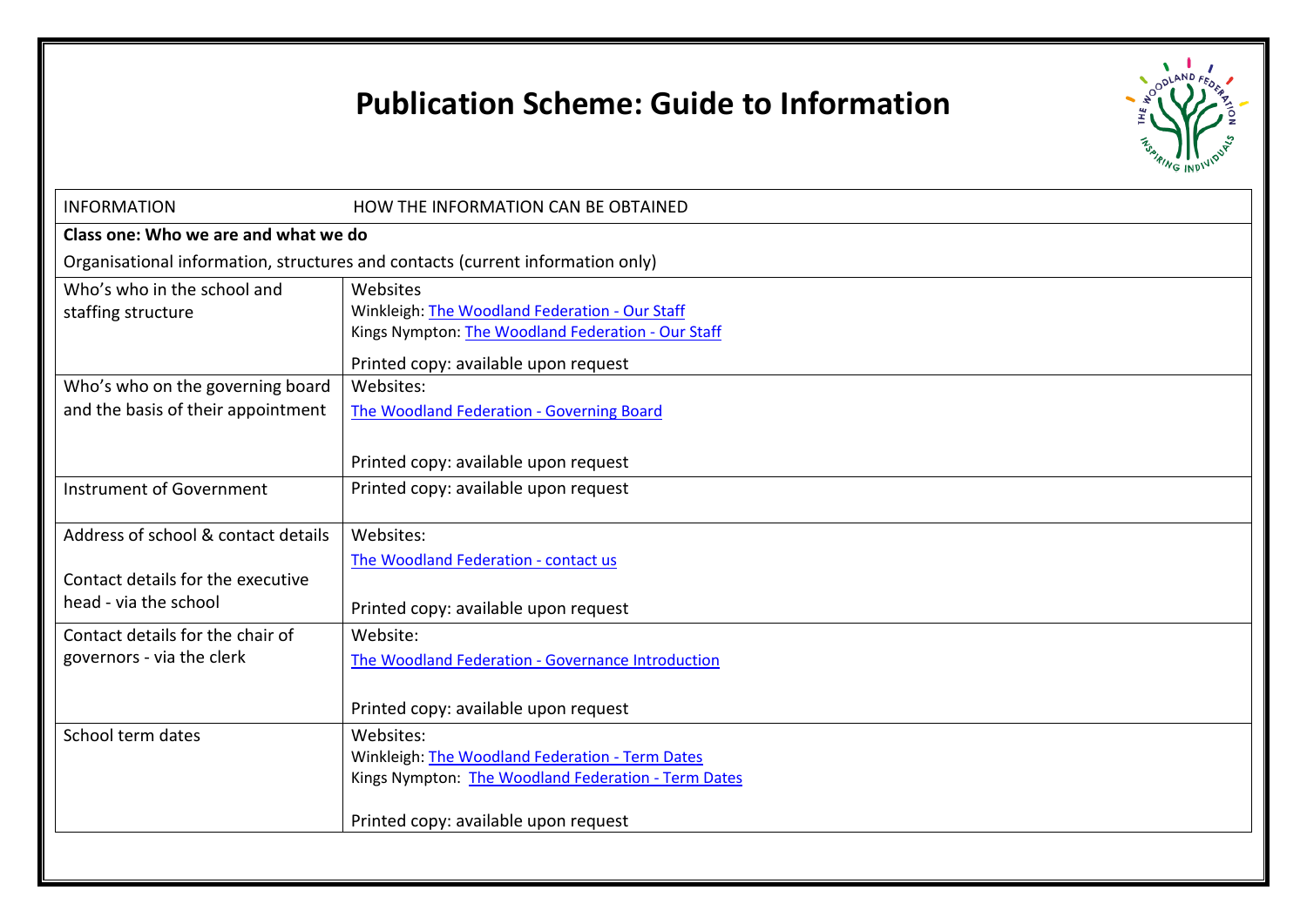| <b>INFORMATION</b>                                                                                                                                                             |                                                                                                                                                                                 | HOW THE INFORMATION CAN BE OBTAINED                                                                                       |  |
|--------------------------------------------------------------------------------------------------------------------------------------------------------------------------------|---------------------------------------------------------------------------------------------------------------------------------------------------------------------------------|---------------------------------------------------------------------------------------------------------------------------|--|
| Class two: what we spend and how we spend it<br>(Current and previous two financial years, as a minimum)                                                                       |                                                                                                                                                                                 | Financial information relating to projected and actual income and expenditure, procurement, contracts and financial audit |  |
| Annual budget plan and financial statements                                                                                                                                    |                                                                                                                                                                                 | Printed copy: available upon request                                                                                      |  |
| Capital funding                                                                                                                                                                |                                                                                                                                                                                 | Printed copy: available upon request                                                                                      |  |
| Financial audit reports                                                                                                                                                        |                                                                                                                                                                                 | Printed copy: available upon request                                                                                      |  |
| Pay policy                                                                                                                                                                     |                                                                                                                                                                                 | Printed copy: available upon request                                                                                      |  |
| Governors' Allowances & Expenses Policy                                                                                                                                        |                                                                                                                                                                                 | Printed copy: available upon request                                                                                      |  |
| Class three: what our priorities are and how we are doing<br>Strategies and plans, performance indicators, audits, inspections and reviews (current information, as a minimum) |                                                                                                                                                                                 |                                                                                                                           |  |
| Performance data:<br>Latest Ofsted report<br><b>SIAMS</b> report<br>(Church of England schools only)<br><b>SATs results</b>                                                    | Websites:<br>Winkleigh: The Woodland Federation - Ofsted Report<br>Kings Nympton: The Woodland Federation - Ofsted Report<br>Printed copy: available upon request<br>N/a<br>N/a |                                                                                                                           |  |
| Performance management:<br>Appraisal Policy for Teachers &<br><b>Head Teachers</b>                                                                                             | Printed copy: available upon request                                                                                                                                            |                                                                                                                           |  |
| School Improvement Plan                                                                                                                                                        | Printed copy: available upon request                                                                                                                                            |                                                                                                                           |  |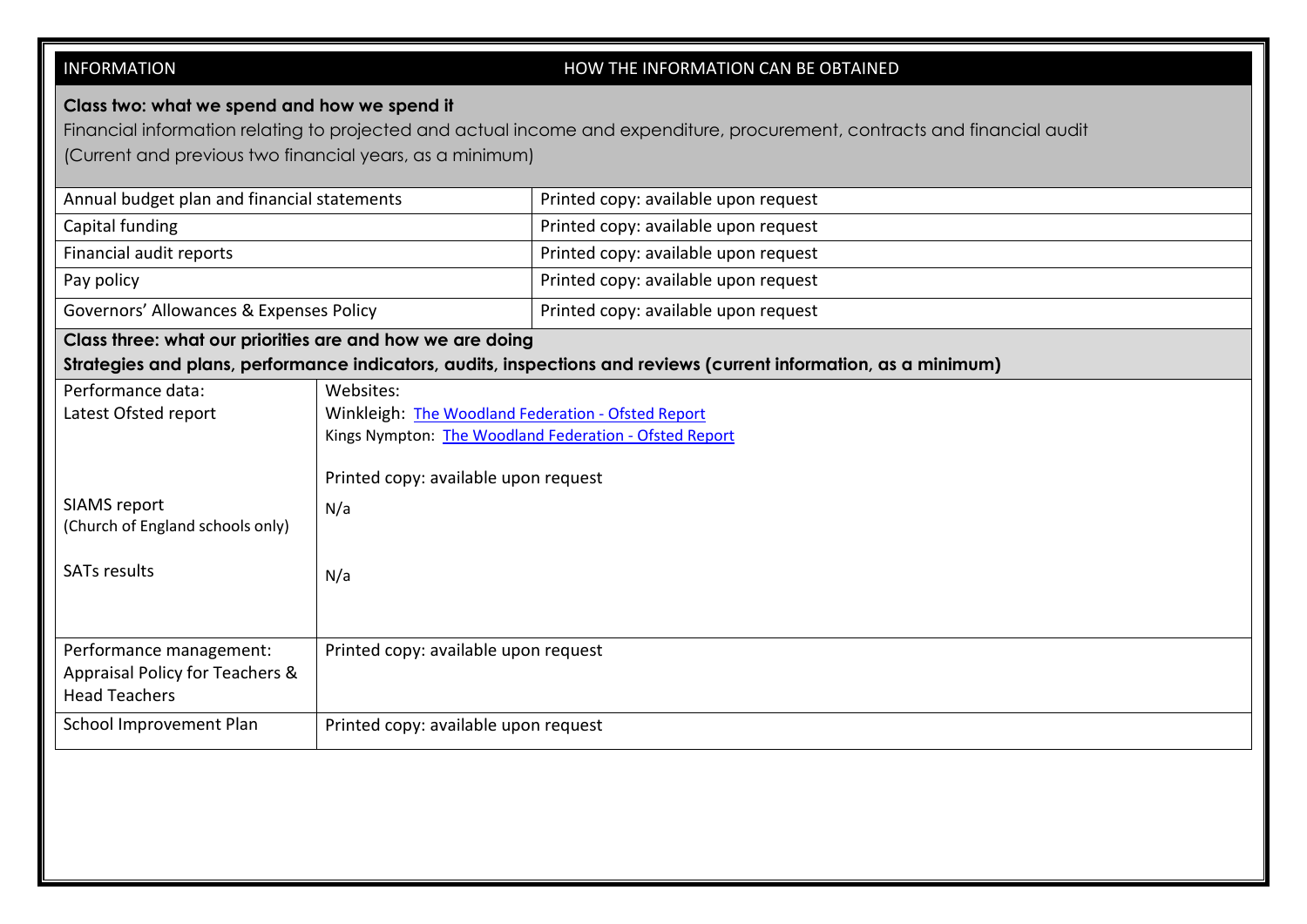| <b>INFORMATION</b>                                                                                  | HOW THE INFORMATION CAN BE OBTAINED                                                                 |  |  |
|-----------------------------------------------------------------------------------------------------|-----------------------------------------------------------------------------------------------------|--|--|
| <b>Class four: how we make decisions</b>                                                            |                                                                                                     |  |  |
| Decision making processes and records of decisions (current and previous three years, as a minimum) |                                                                                                     |  |  |
| Admissions policy / decisions                                                                       | Websites:                                                                                           |  |  |
| (not individual admission decisions)                                                                | The Woodland Federation - Admissions                                                                |  |  |
|                                                                                                     |                                                                                                     |  |  |
|                                                                                                     | Printed copy: available upon request                                                                |  |  |
| Agendas and minutes of meetings of the                                                              | Printed copy: available upon request                                                                |  |  |
| governing body and its committees                                                                   |                                                                                                     |  |  |
| N.B. these will exclude information that is                                                         |                                                                                                     |  |  |
| properly regarded as not appropriate to                                                             |                                                                                                     |  |  |
| be made public                                                                                      |                                                                                                     |  |  |
| <b>Class five: our policies and procedures</b>                                                      |                                                                                                     |  |  |
|                                                                                                     | Current written protocols, policies and procedures for delivering our services and responsibilities |  |  |
| Pupil & curriculum, including:                                                                      | Websites: (only some of these documents will be on the website)                                     |  |  |
| • Accessibility Policy                                                                              | The Woodland Federation - Policies                                                                  |  |  |
| Child Protection & Safeguarding Policy                                                              |                                                                                                     |  |  |
| <b>Collective Worship Policy</b>                                                                    | Printed copy: available upon request                                                                |  |  |
| • Curriculum Policy                                                                                 |                                                                                                     |  |  |
| • Home-school Agreement                                                                             |                                                                                                     |  |  |
| • Pupil Discipline Policy                                                                           |                                                                                                     |  |  |
| • Race Equality Policy                                                                              |                                                                                                     |  |  |
| • Sex Education Policy                                                                              |                                                                                                     |  |  |
| • SEND Policy                                                                                       |                                                                                                     |  |  |
| Records management and personal data,                                                               | Websites: (only some of these documents will be on the website)                                     |  |  |
| including:                                                                                          | The Woodland Federation - Policies                                                                  |  |  |
| • Data Protection Policy                                                                            |                                                                                                     |  |  |
| Data Subject Request Procedure                                                                      | Printed copy: available upon request                                                                |  |  |
| <b>Information Security Policy</b>                                                                  |                                                                                                     |  |  |
|                                                                                                     |                                                                                                     |  |  |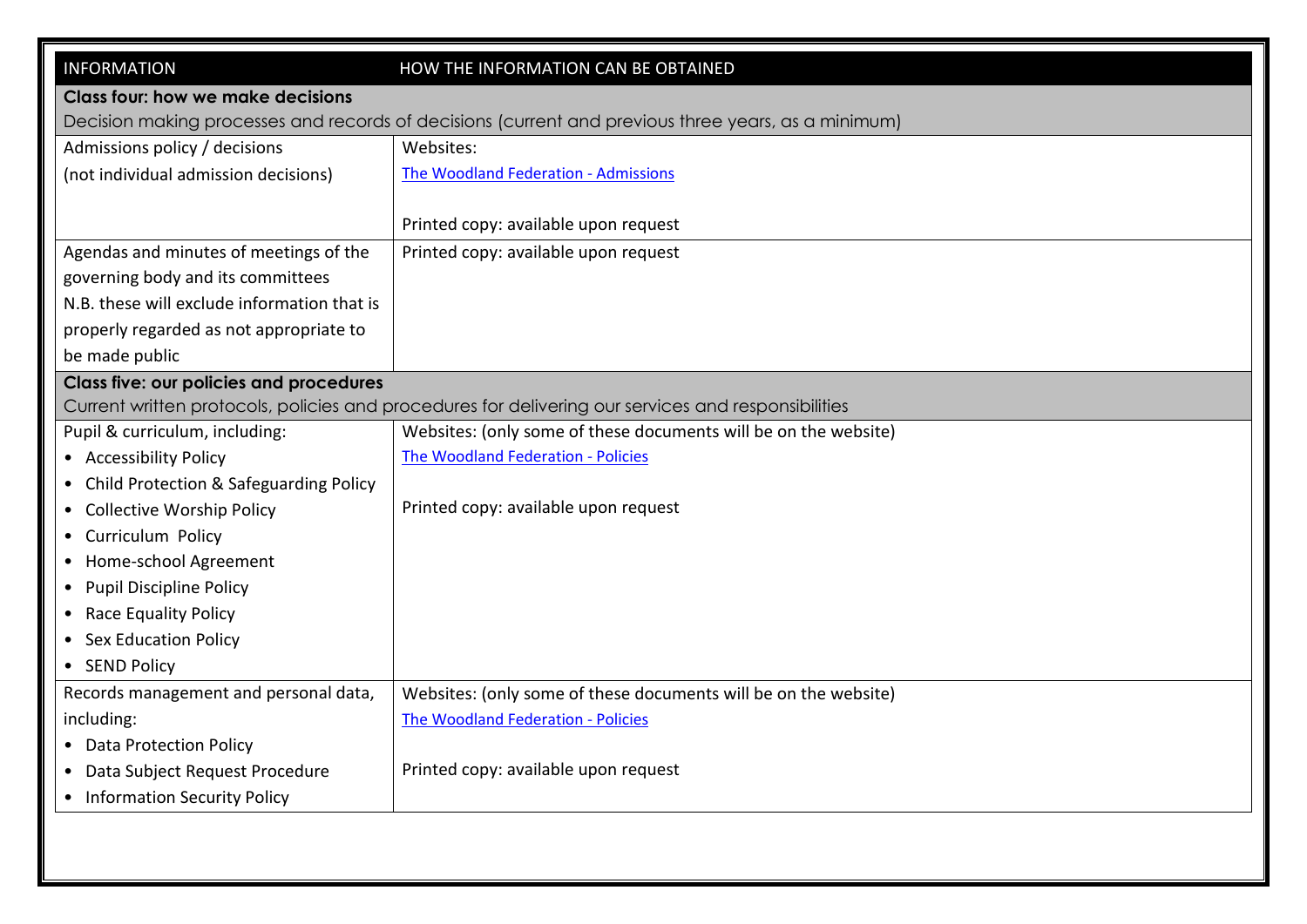| • Retention & Disposal Policy                                                                  |                                                                                                         |                                                  |  |
|------------------------------------------------------------------------------------------------|---------------------------------------------------------------------------------------------------------|--------------------------------------------------|--|
| • Privacy Notices                                                                              | Websites:                                                                                               |                                                  |  |
|                                                                                                |                                                                                                         | The Woodland Federation - GDPR & Data Collection |  |
|                                                                                                |                                                                                                         |                                                  |  |
| Other policies & procedures, including:                                                        | Printed copy: available upon request<br>Websites: (only some of these documents will be on the website) |                                                  |  |
| • Charging and Remissions Policy                                                               | The Woodland Federation - Policies                                                                      |                                                  |  |
| • Complaints Policy                                                                            |                                                                                                         |                                                  |  |
| Discipline and Grievance Policy<br>$\bullet$                                                   |                                                                                                         |                                                  |  |
| <b>Equality Policy</b><br>$\bullet$                                                            |                                                                                                         |                                                  |  |
| • Health and Safety Policy                                                                     |                                                                                                         |                                                  |  |
| • Staff Conduct Policy                                                                         |                                                                                                         |                                                  |  |
| • Staff Recruitment Policies                                                                   | Printed copy: available upon request                                                                    |                                                  |  |
| <b>Class six: lists and registers</b>                                                          |                                                                                                         |                                                  |  |
| Currently maintained lists and registers only. (This does not include the attendance register) |                                                                                                         |                                                  |  |
| Disclosure logs                                                                                |                                                                                                         | Inspection only - please contact the school      |  |
|                                                                                                |                                                                                                         |                                                  |  |
|                                                                                                |                                                                                                         |                                                  |  |
| Asset register                                                                                 |                                                                                                         | Inspection only - please contact the school      |  |
|                                                                                                |                                                                                                         |                                                  |  |
| Any additional information the school is currently legally                                     |                                                                                                         | Inspection only - please contact the school      |  |
| required to hold in publicly available registers                                               |                                                                                                         |                                                  |  |
|                                                                                                |                                                                                                         |                                                  |  |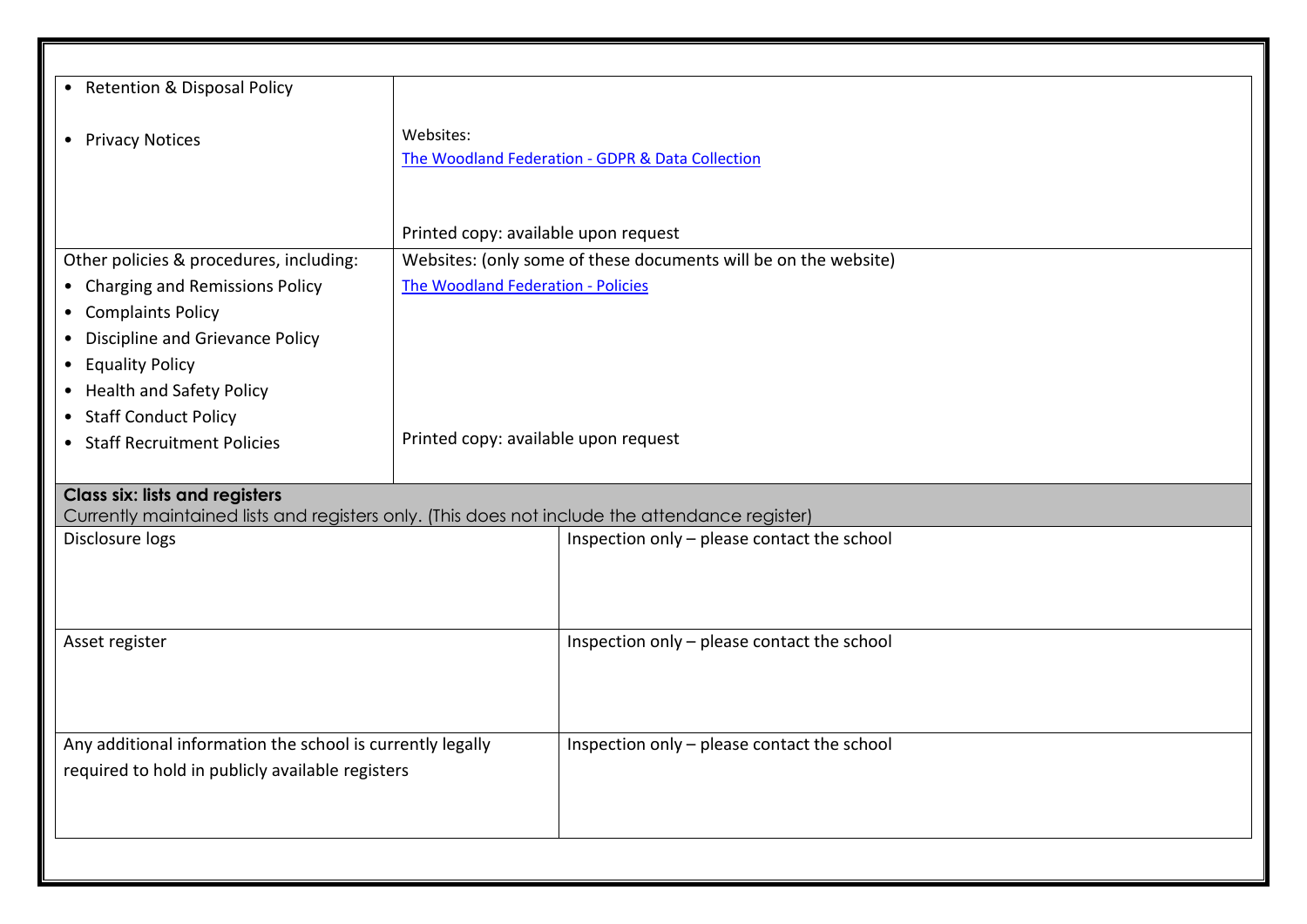### INFORMATION HOW THE INFORMATION CAN BE OBTAINED

#### **Class seven: the services we offer**

Information about the services we offer, including leaflets, guidance and newsletters produced for the public and businesses

(Current information only)

| After school clubs                       | Websites: The Woodland Federation - Wraparound Care                            |
|------------------------------------------|--------------------------------------------------------------------------------|
|                                          |                                                                                |
|                                          | Printed copy: available upon request                                           |
| School publications, leaflets, books and | Websites:                                                                      |
| newsletters                              | Winkleigh: Winkleigh Primary School - Home (woodlandfederation.org.uk)         |
|                                          | Kings Nympton: Kings Nympton Primary School - Home (woodlandfederation.org.uk) |
|                                          |                                                                                |
|                                          |                                                                                |
|                                          |                                                                                |
|                                          | Printed copy: available upon request                                           |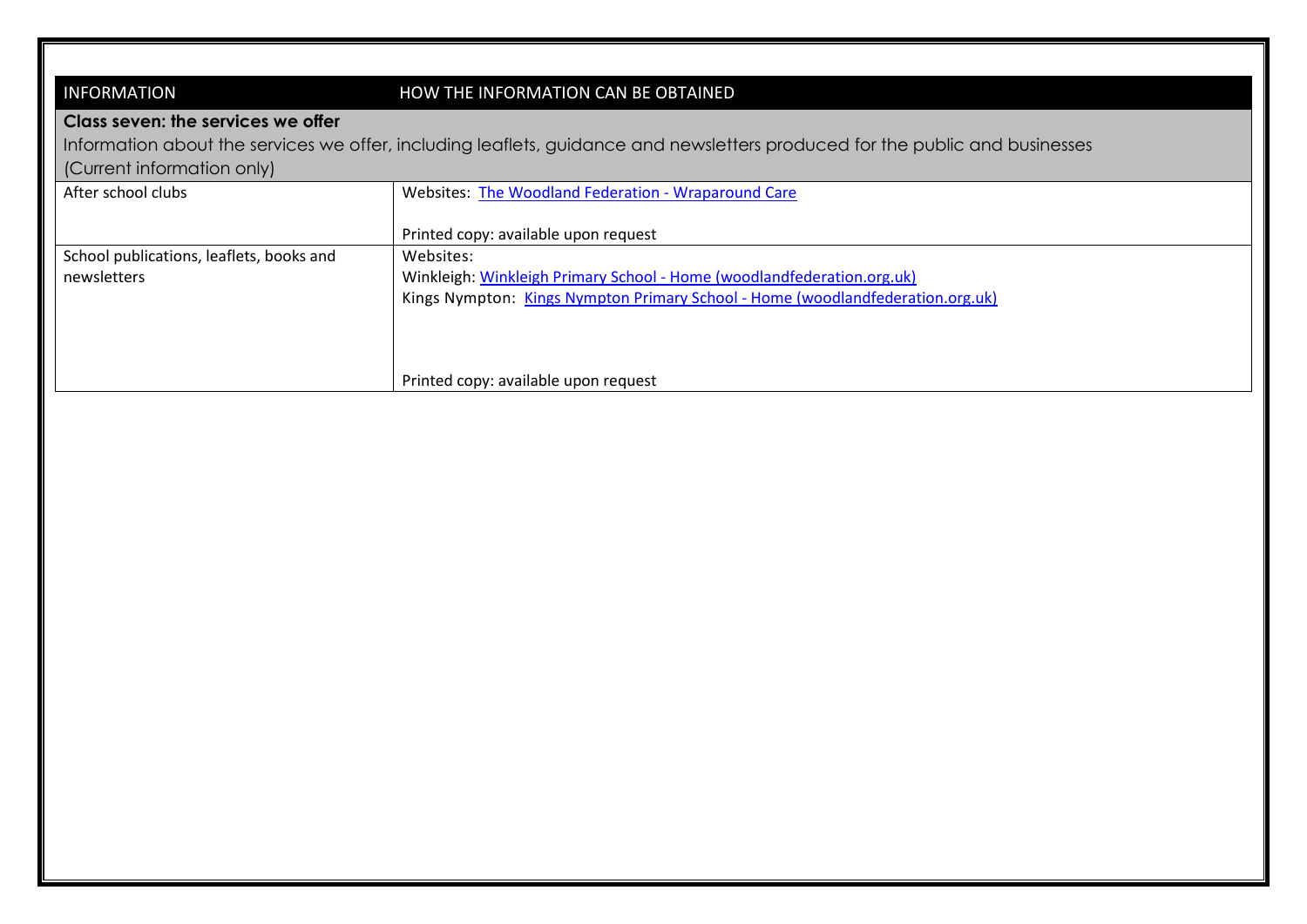## **Schedule of Charges**

All information on our websites can be accessed free of charge.

A single printed copy of information on our website will be provided free of charge.

A charge will be made for additional copies or for copies of information not published on our website in accordance with the charging schedule in the table below. We will inform you of the applicable charge for meeting your request for information before we fulfil the request.

| <b>DESCRIPTION</b>                  | <b>BASIS OF CHARGE</b> | <b>CHARGE</b>                             |
|-------------------------------------|------------------------|-------------------------------------------|
| Black & white photocopying/printing | Actual cost            | 10p per page                              |
| Colour photocopying/printing        | Actual cost            | 15p per page                              |
| Postage                             | Actual cost            | Standard Royal Mail second class delivery |

### **Contact**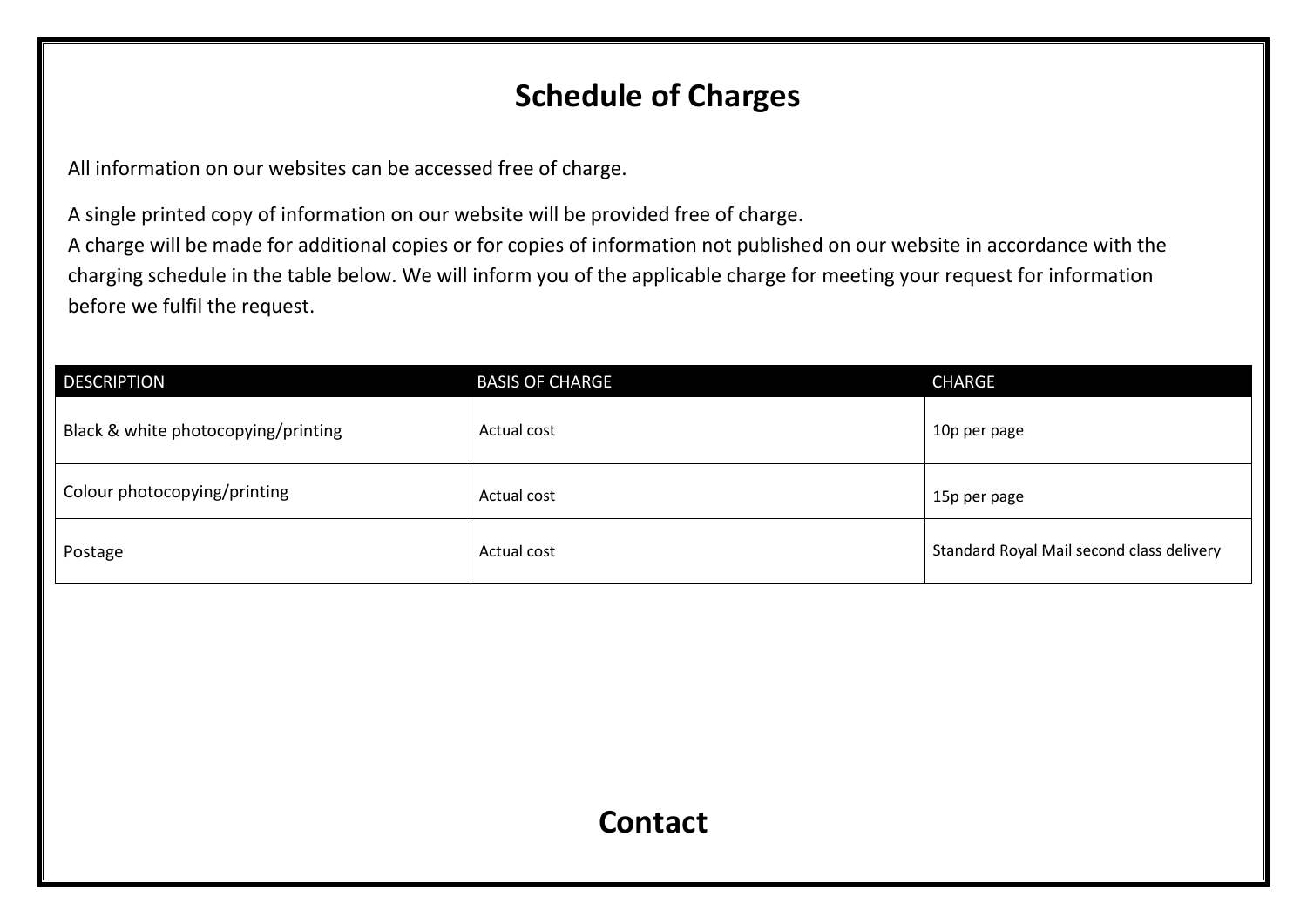Any request for information should be made by contacting one of the federation's schools.

| <b>SCHOOL</b>                       | <b>ADDRESS</b>                                                                           | <b>EMAIL ADDRESS</b>            | <b>TELEPHONE</b> |
|-------------------------------------|------------------------------------------------------------------------------------------|---------------------------------|------------------|
| <b>Winkleigh Primary School</b>     | Winkleigh Primary School<br>Farmer Frank's Lane<br>Winkleigh<br>Devon<br><b>EX19 8JQ</b> | admin@winkleigh.devon.sch.uk    | 01837 83354      |
| <b>Kings Nympton Primary School</b> | Kings Nympton Primary School<br>Kings Nympton<br>Umberleigh<br>Devon<br><b>EX37 9SP</b>  | admin@kingsnympton.devon.sch.uk | 01769 580512     |